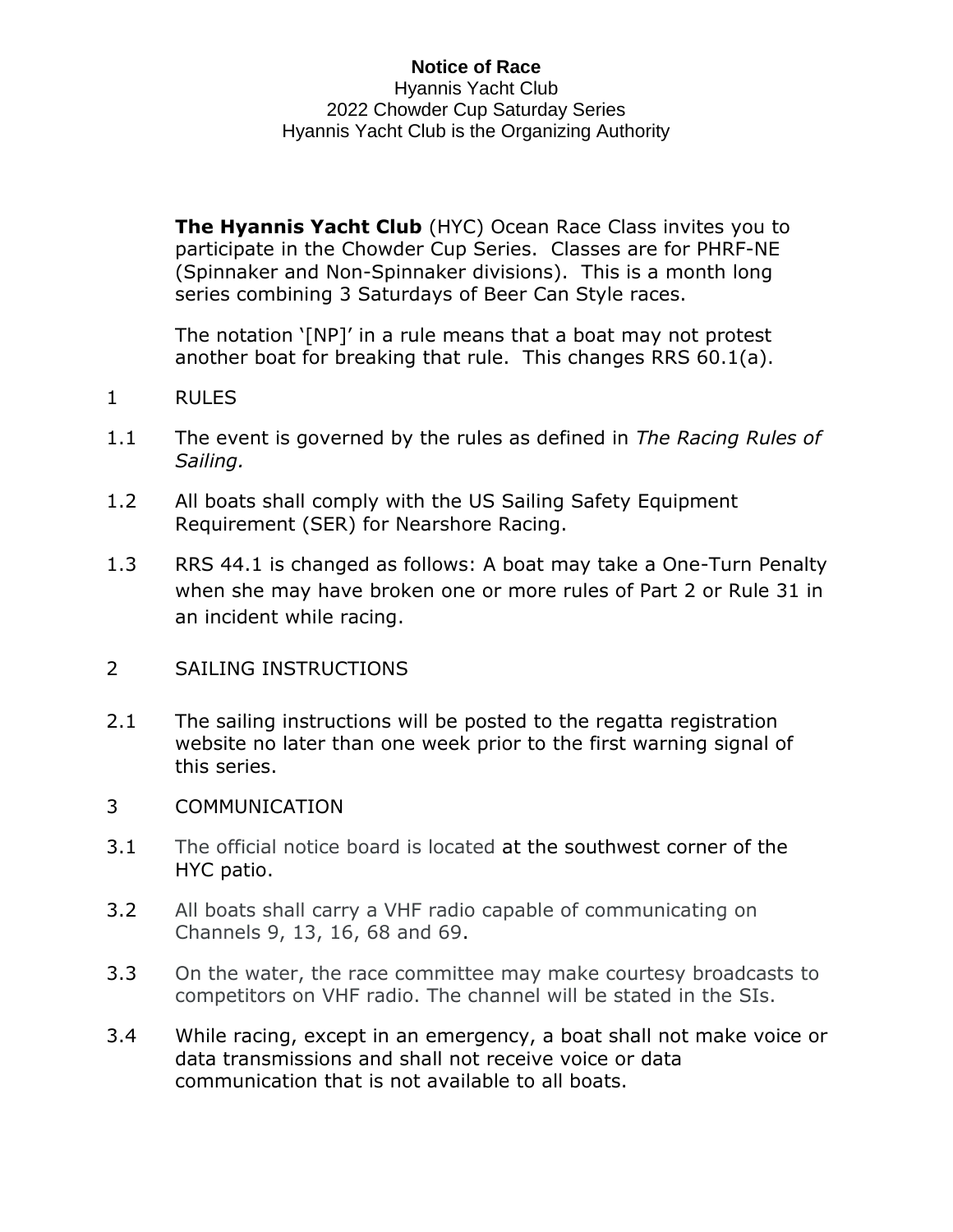## 4 ELIGIBILITY AND ENTRY

- 4.1 All skippers shall be current members of US Sailing.
- 4.2 The event is open to all mono hull boats 24 feet or longer (LOA) with a current valid PHRF New England certificate.
- 4.3 Classes are defined as follows:

| Class A - Spinnaker                                    | <b>PHRF</b> Based on Registration |
|--------------------------------------------------------|-----------------------------------|
| Class C - Non-Spinnaker   PHRF   Based on Registration |                                   |
| Class D - Non-Spinnaker   PHRF   Based on Registration |                                   |

- 4.4 A minimum of two boats must be registered to create a class
- 4.5 A skipper's meeting may be held prior to any race in the series. All skippers will be informed of a skipper's meeting via the email supplied at registration no later than 48 hours prior to the skipper's meeting.
- 4.6 Boats may enter the series by registering online at Regatta Network prior to September 2nd, 2022
- 4.7 To be considered an entry in the event, a boat shall complete all registration requirements and pay all fees.
- 4.8 Late entries will incur a fee of \$10. No entries will be accepted within 20 hours of the first warning signal.
- 4.9 Individual race registration closes 48 hours prior to the first warning signal
- 5 FEES
- 5.1 The entry fee for each individual race will be \$25.
- 5.2 The entry fee for the entire series will be \$75.
- 6 SAFETY
- 6.1 It shall be the sole and inescapable responsibility of the owner and master of each boat to declare that she is seaworthy in hull, rig, and gear and that she is properly equipped and competently manned and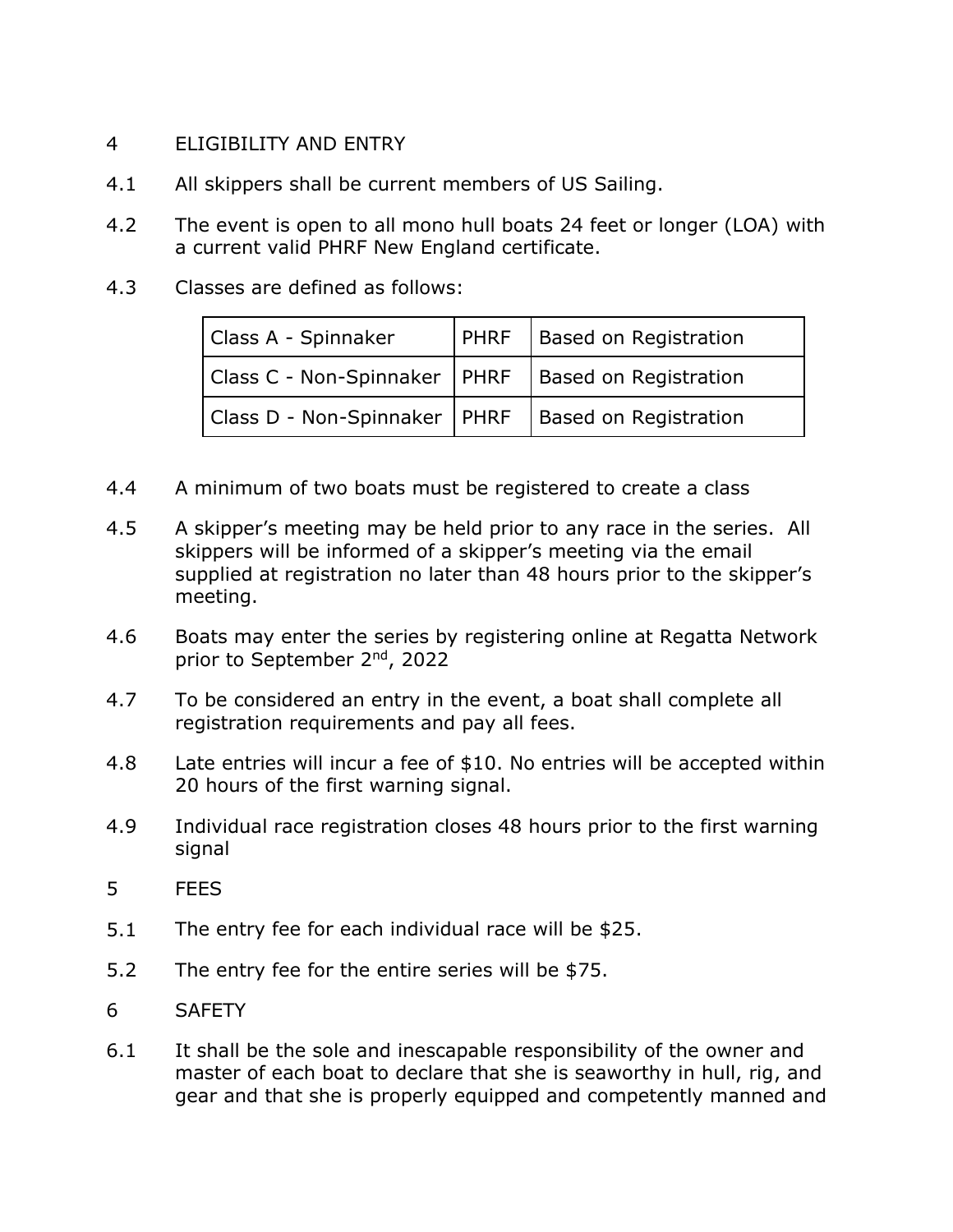sailed.

## 7 ADVERTISING AND PHOTOGRAPHY

- 7.1 By participating in this race or series, each competitor grants to the organizing authority and its members the right in perpetuity to make, use and show and to license any other person to so make, show and use, from time to time at their discretion, any photographs, sound recordings, motion pictures and live, taped or filmed television or other productions of them or their property made during the period of the series.
- 8 SCHEDULE
- 8.1 Dates of racing:

| Date      |            | Class   Warning signal |
|-----------|------------|------------------------|
| 9/3/2022  | ALL        | 1000 hrs               |
| 9/10/2022 | <b>ALL</b> | 1000 hrs               |
| 9/24/2022 | ALL        | 1000 hrs               |

## 9 EQUIPMENT INSPECTION

- 9.1 Boats may be inspected at any time to determine compliance with any rule.
- 10 VENUE
- 10.1 Racing shall take place in the waters of Nantucket Sound close to Hyannis.
- 10.2 Post-race activities will take place at Hyannis Yacht Club
- 11 COURSES
- 11.1 The course(s) to be sailed will use government marks and/or inflatable marks for courses ranging from 1 to 12 miles.
- 12 SCORING
- 12.1 The series will include scores from the 3 Saturday races.